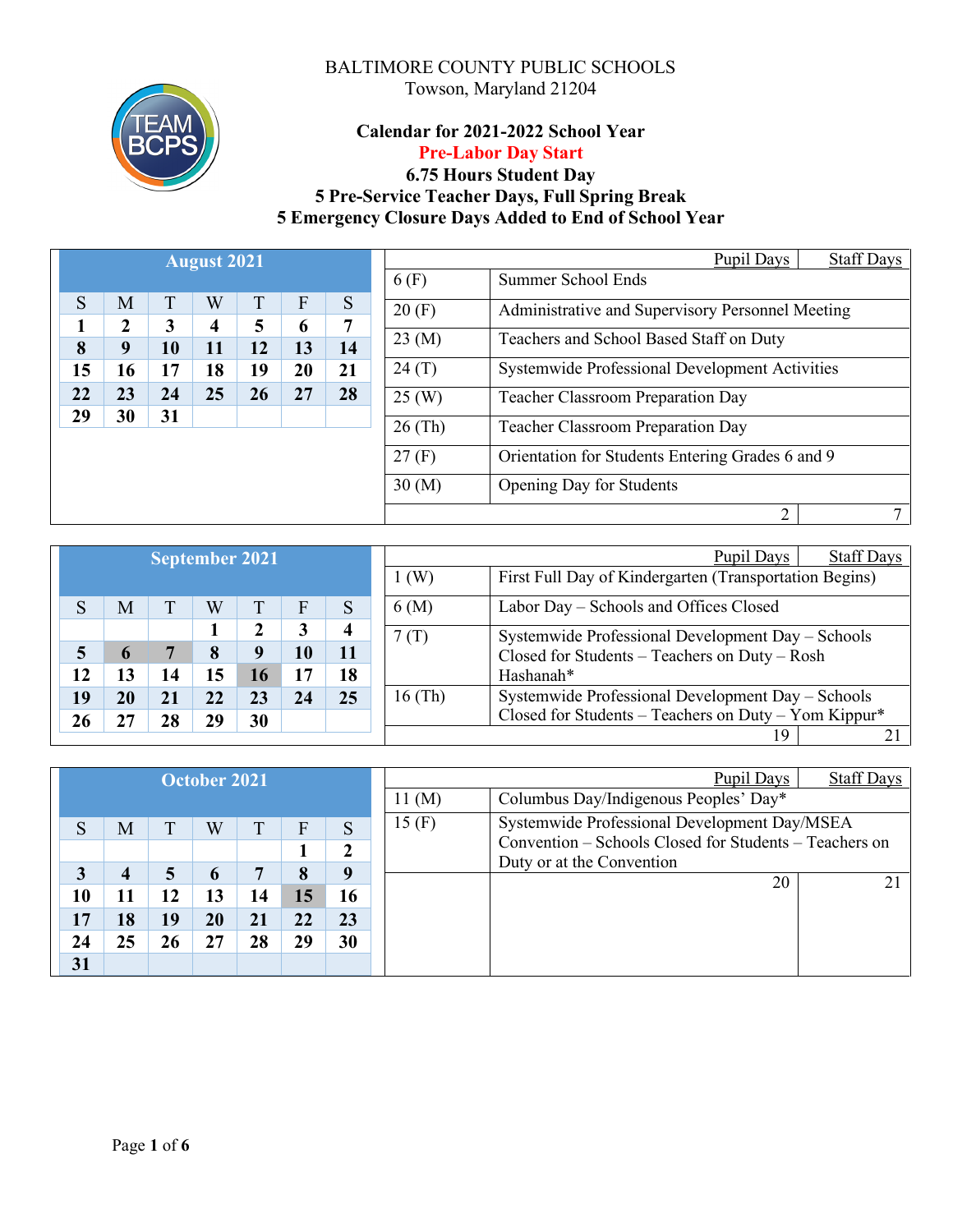

# **Calendar for 2021-2022 School Year Pre-Labor Day Start**

# **6.75 Hours Student Day 5 Pre-Service Teacher Days, Full Spring Break 5 Emergency Closure Days Added to End of School Year**

|    |    |    | <b>November 2021</b> |                         |    |    |                | <b>Staff Days</b><br>Pupil Days                          |
|----|----|----|----------------------|-------------------------|----|----|----------------|----------------------------------------------------------|
|    |    |    |                      |                         |    |    | 5(F)           | First Marking Period Ends - All Schools Close 3 Hours    |
| S  | M  | T  | W                    | T                       | F  | S  |                | Early for Students – Grade Reporting and Data Analysis** |
|    | 1  | 2  | 3                    | $\overline{\mathbf{4}}$ | 5  | 6  |                | - Teachers on Duty                                       |
| 7  | 8  | 9  | 10                   | 11                      | 12 | 13 | $11$ (Th)      | Veterans Day*                                            |
| 14 | 15 | 16 | 17                   | 18                      | 19 | 20 | $15-19$ (M-F)  | <b>American Education Week</b>                           |
| 21 | 22 | 23 | 24                   | 25                      | 26 | 27 | 22 (M)         | Report Cards Distributed; Preschool-3 and Pre-K          |
| 28 | 29 | 30 |                      |                         |    |    |                | Conference Day – No Preschool-3 or Pre-K sessions –      |
|    |    |    |                      |                         |    |    |                | Elementary, Middle, and High Schools in Session Full     |
|    |    |    |                      |                         |    |    |                | $Day - Teachers$ on Duty                                 |
|    |    |    |                      |                         |    |    | 23(T)          | Preschool-3 and Pre-K Conference Day and Elementary      |
|    |    |    |                      |                         |    |    |                | Conference Day - No Preschool-3 or Pre-K sessions and    |
|    |    |    |                      |                         |    |    |                | Schools Closed for Elementary Students - Middle and      |
|    |    |    |                      |                         |    |    |                | High Schools in Session Full Day - Teachers on Duty      |
|    |    |    |                      |                         |    |    | $24 \, (W)$    | Schools and Offices Closed                               |
|    |    |    |                      |                         |    |    | $25-26$ (Th-F) | Thanksgiving Holiday - Schools and Offices Closed        |
|    |    |    |                      |                         |    |    |                | 19<br>18-19                                              |

|    |    |    | December 2021 |    |    |    |           | Pupil Days                                              | Staff Days |
|----|----|----|---------------|----|----|----|-----------|---------------------------------------------------------|------------|
|    |    |    |               |    |    |    | $23$ (Th) | Christmas Holiday/Winter Break Begins at the End of the |            |
| S  | M  | т  | W             |    | F  |    |           | School Day; Schools and Offices Close 3 Hours Early     |            |
|    |    |    |               |    |    | S  |           |                                                         |            |
|    |    |    |               |    |    |    |           |                                                         |            |
| 5  | 6  | 7  | 8             |    | 10 |    |           |                                                         |            |
| 12 | 13 | 14 | 15            | 16 | 17 | 18 |           |                                                         |            |
| 19 | 20 | 21 | 22            | 23 | 24 | 25 |           |                                                         |            |
| 26 | 27 | 28 | 29            | 30 | 31 |    |           |                                                         |            |

|    |    |    | <b>January 2022</b> |              |    |    |       | Pupil Days                                                                         | <b>Staff Days</b> |
|----|----|----|---------------------|--------------|----|----|-------|------------------------------------------------------------------------------------|-------------------|
|    |    |    |                     |              |    |    | 3(M)  | Schools Reopen                                                                     |                   |
| S  | M  | Τ  | W                   |              | F  | S  | 17(M) | Dr. Martin Luther King, Jr. Day – Schools and Offices                              |                   |
|    |    |    |                     |              |    |    |       | Closed                                                                             |                   |
| 2  | 3  | 4  | 5                   | <sub>0</sub> |    | 8  | 21(F) | Second Marking Period Ends – Schools Close 3 Hours                                 |                   |
| 9  | 10 | 11 | 12                  | 13           | 14 | 15 |       | Early for All Students - Grade Reporting and Data<br>Analysis** – Teachers on Duty |                   |
| 16 | 17 | 18 | 19                  | $20\,$       | 21 | 22 |       |                                                                                    |                   |
| 23 | 24 | 25 | 26                  | 27           | 28 | 29 |       | 20                                                                                 | 20                |
| 30 | 31 |    |                     |              |    |    |       |                                                                                    |                   |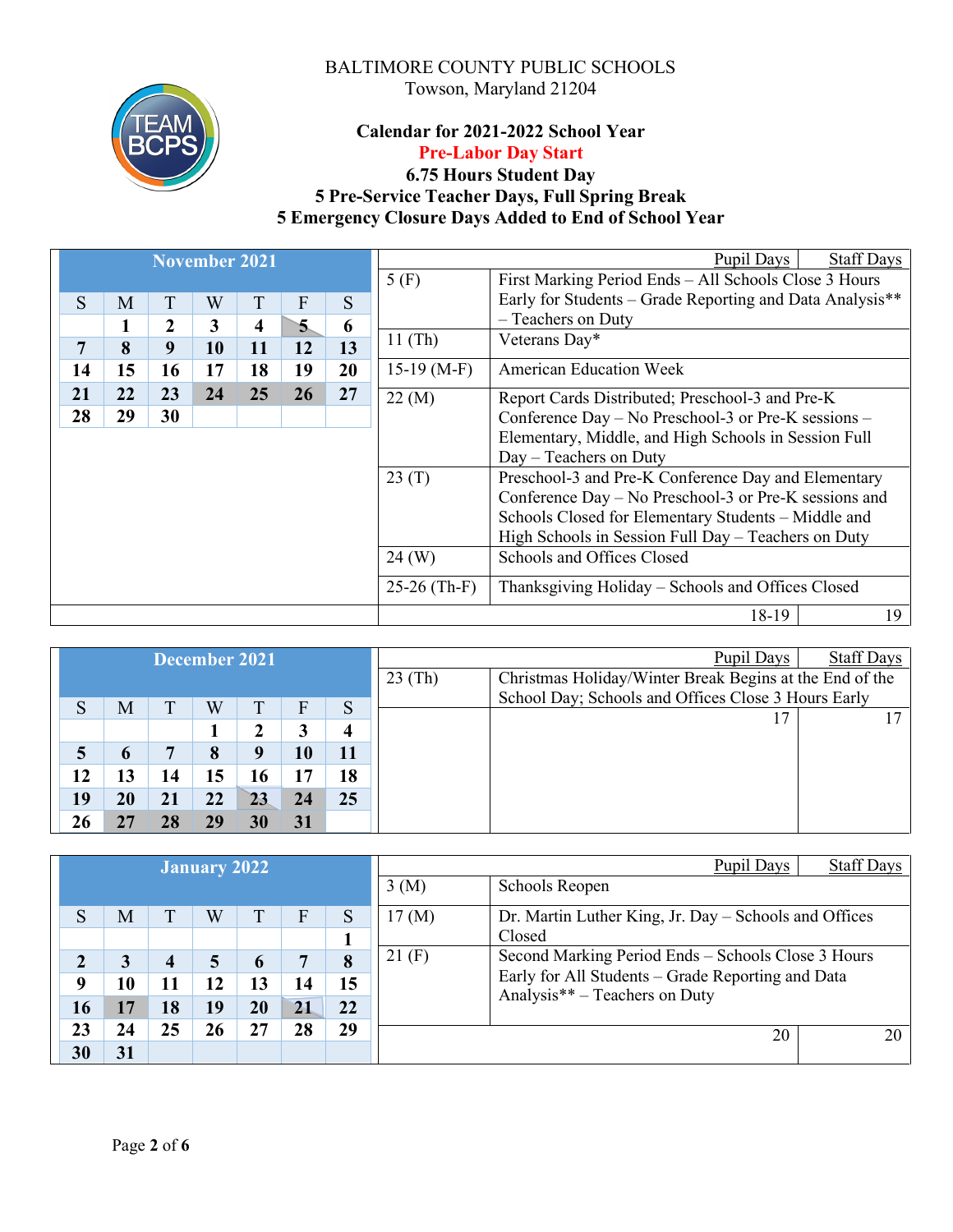

# **Calendar for 2021-2022 School Year Pre-Labor Day Start**

# **6.75 Hours Student Day 5 Pre-Service Teacher Days, Full Spring Break 5 Emergency Closure Days Added to End of School Year**

|    |    |    | <b>February 2022</b> |    |    |    |             | Pupil Days                                           | <b>Staff Days</b> |
|----|----|----|----------------------|----|----|----|-------------|------------------------------------------------------|-------------------|
|    |    |    |                      |    |    |    | 7 (M)       | <b>Report Cards Distributed</b>                      |                   |
| S  | M  | ፐ  | W                    |    | F  | S  | $21 \, (M)$ | Presidents' Day, Washington's Birthday - Schools and |                   |
|    |    |    | ┑                    |    | 4  |    |             | Offices Closed                                       |                   |
| 6  | 7  | 8  | q                    | 10 | 11 | 12 |             |                                                      |                   |
| 13 | 14 | 15 | 16                   | 17 | 18 | 19 |             | 19                                                   | 19.               |
| 20 | 21 | 22 | 23                   | 24 | 25 | 26 |             |                                                      |                   |
| 27 | 28 |    |                      |    |    |    |             |                                                      |                   |

|    |    |    | <b>March 2022</b> |    |                  |    |       | Pupil Days                              | <b>Staff Days</b> |
|----|----|----|-------------------|----|------------------|----|-------|-----------------------------------------|-------------------|
|    |    |    |                   |    |                  |    | 18(F) | Schools and Offices Close 3 Hours Early |                   |
| S  | M  | T  | W                 | ᠇  | F                | S  | 25(F) | Maryland Day*                           |                   |
|    |    |    | 2                 | 3  | $\boldsymbol{4}$ |    |       | 23                                      | 23                |
| 6  | −  | 8  | 9                 | 10 | 11               | 12 |       |                                         |                   |
| 13 | 14 | 15 | 16                | 17 | 18               | 19 |       |                                         |                   |
| 20 | 21 | 22 | 23                | 24 | 25               | 26 |       |                                         |                   |
| 27 | 28 | 29 | 30                | 31 |                  |    |       |                                         |                   |

|    |    |    | <b>April 2022</b> |    |                |              |       | Staff Days<br>Pupil Days                                 |
|----|----|----|-------------------|----|----------------|--------------|-------|----------------------------------------------------------|
|    |    |    |                   |    |                |              | (F)   | Third Marking Period Ends - All Schools Close 3 Hours    |
| S  | M  | T  | W                 | T  | $\overline{F}$ | S            |       | Early for Students – Grade Reporting and Data Analysis** |
|    |    |    |                   |    |                | $\mathbf{2}$ |       | - Teachers on Duty                                       |
| 3  | 4  | 5  | 6                 | 7  | 8              | 9            | 8(F)  | Spring Break Begins at the End of the School Day##       |
| 10 | 11 | 12 | 13                | 14 | 15             | 16           |       |                                                          |
| 17 | 18 | 19 | 20                | 21 | 22             | 23           | 18(M) | Easter Monday – Schools and Offices Closed               |
| 24 | 25 | 26 | 27                | 28 | 29             | 30           | 19(T) | Schools Reopen                                           |
|    |    |    |                   |    |                |              | 25(M) | <b>Report Cards Distributed</b>                          |
|    |    |    |                   |    |                |              |       |                                                          |
|    |    |    |                   |    |                |              |       | 15<br>15                                                 |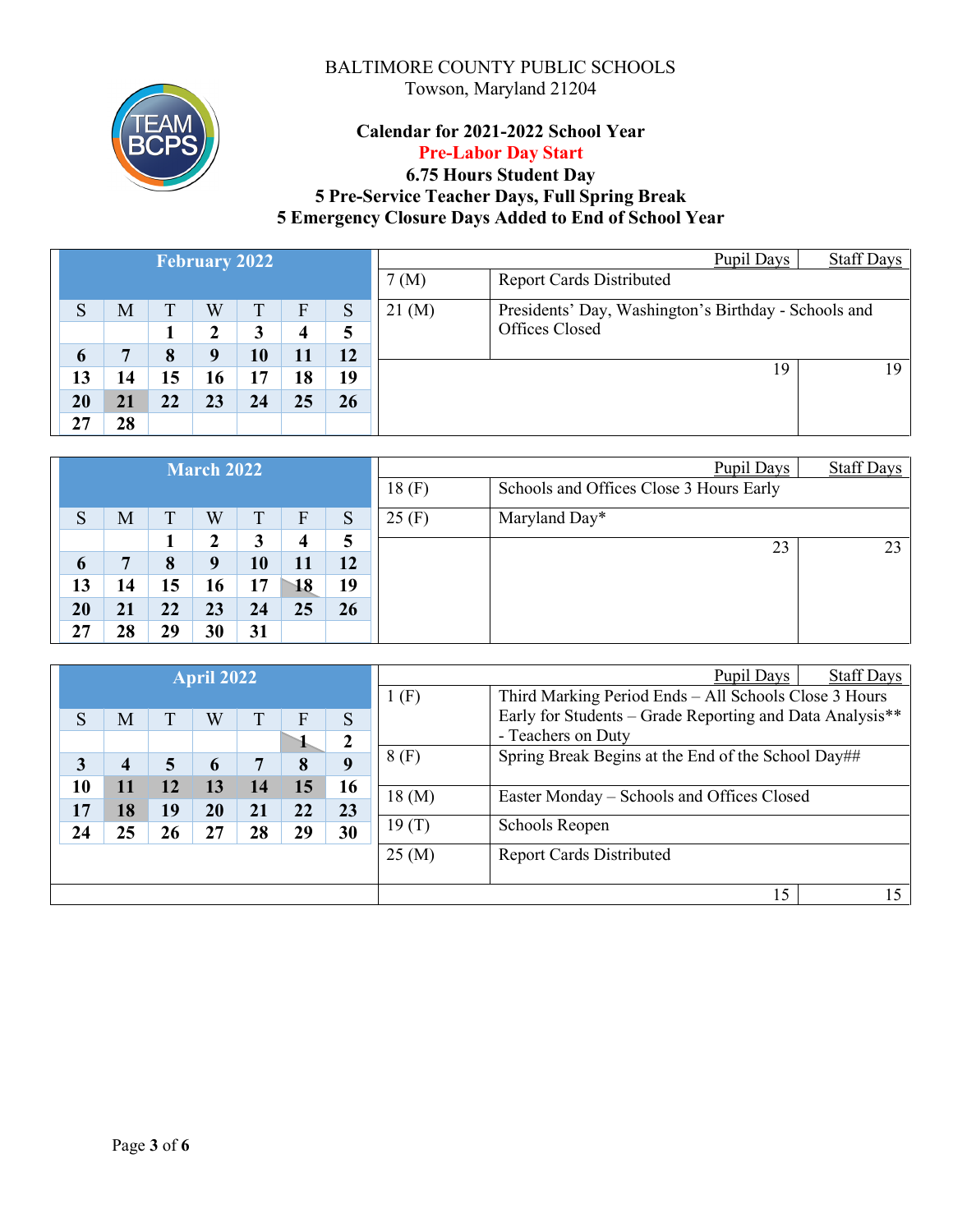

# **Calendar for 2021-2022 School Year Pre-Labor Day Start**

# **6.75 Hours Student Day 5 Pre-Service Teacher Days, Full Spring Break 5 Emergency Closure Days Added to End of School Year**

|    |    |    | <b>May 2022</b> |    |    |    |                | <b>Staff Days</b><br>Pupil Days                         |
|----|----|----|-----------------|----|----|----|----------------|---------------------------------------------------------|
|    |    |    |                 |    |    |    | 3(T)           | Systemwide Professional Development Day and Pre-K       |
| S  | M  | T  | Ŵ               |    | F  | S  |                | and Kindergarten Conference Day - Schools Closed for    |
| ш  | 2  | 3  | 4               | 5  | 6  | 7  |                | Students - Teachers on Duty - Eid-Al-Fitr*              |
| 8  | 9  | 10 | 11              | 12 | 13 | 14 | 4(W)           | Pre-K Conference Day - No Preschool-3 or Pre-K          |
|    |    |    |                 |    |    |    |                | sessions-Teachers on Duty                               |
| 15 | 16 | 17 | 18              | 19 | 20 | 21 | 20(F)          | Last Day for Seniors; Schools and Offices Close 3 Hours |
| 22 | 23 | 24 | 25              | 26 | 27 | 28 |                | Early                                                   |
| 29 | 30 | 31 |                 |    |    |    | $24-26$ (T-Th) | <b>Commencement Exercises</b>                           |
|    |    |    |                 |    |    |    |                |                                                         |
|    |    |    |                 |    |    |    | 30(M)          | Memorial Day Observed - Schools and Offices Closed      |
|    |    |    |                 |    |    |    | 31(T)          | <b>Commencement Exercises</b>                           |
|    |    |    |                 |    |    |    |                |                                                         |
|    |    |    |                 |    |    |    |                | 20<br>21                                                |

|    |    |    | <b>June 2022</b> |    |    |    |                | <b>Staff Days</b><br>Pupil Days                        |
|----|----|----|------------------|----|----|----|----------------|--------------------------------------------------------|
|    |    |    |                  |    |    |    | $1-11$ (W-Sat) | <b>Commencement Exercises</b>                          |
| S  | M  | Τ  | W                |    | F  | S  | 14(T)          | Assessment Day*** – Elementary, Middle, and High       |
|    |    |    |                  | 2  | 3  | 4  |                | Schools in Session Full Day - Last Day of Classes for  |
| 5  | 6  | 7  | 8                | 9  | 10 | 11 |                | Preschool-3 and Pre-K##                                |
| 12 | 13 | 14 | 15               | 16 | 17 | 18 | 15(W)          | Assessment Day*** – All Schools Close 3 Hours Early    |
| 19 | 20 | 21 | 22               | 23 | 24 | 25 |                | for Students – Grade Reporting and Data Analysis** –   |
| 26 | 27 | 28 | 29               | 30 |    |    |                | Teachers on Duty##                                     |
|    |    |    |                  |    |    |    | $16$ (Th)      | Assessment Day*** - Last Day of Classes - All Schools  |
|    |    |    |                  |    |    |    |                | Close 3 Hours Early for Students – Grade Reporting and |
|    |    |    |                  |    |    |    |                | Data Analysis** – Teachers on Duty, Last Day for       |
|    |    |    |                  |    |    |    |                | Teachers##                                             |
|    |    |    |                  |    |    |    | 20(M)          | Juneteenth Observance – Schools and Offices Closed     |
|    |    |    |                  |    |    |    |                | 12<br>12                                               |

**TOTAL 185-186 195** 

|    |                |    | <b>July 2022</b> |    |    |              | 4(M)             | Independence Day Observed – Schools and Offices<br>Closed |
|----|----------------|----|------------------|----|----|--------------|------------------|-----------------------------------------------------------|
| S  | M              | ፐ  | W                | T  | F  | S            | 8(F)             | Summer School Teachers on Duty                            |
|    |                |    |                  |    |    | $\mathbf{2}$ | $11 \text{ (M)}$ | Summer School Begins                                      |
| 3  | $\overline{4}$ | 5  | $\mathbf b$      | 7  | 8  | 9            | 19(T)            | Primary Election Day - Schools and Offices Closed         |
| 10 | 11             | 12 | 13               | 14 | 15 | 16           |                  |                                                           |
| 17 | 18             | 19 | 20               | 21 | 22 | 23           |                  |                                                           |
| 24 | 25             | 26 | 27               | 28 | 29 | 30           |                  |                                                           |
| 31 |                |    |                  |    |    |              |                  |                                                           |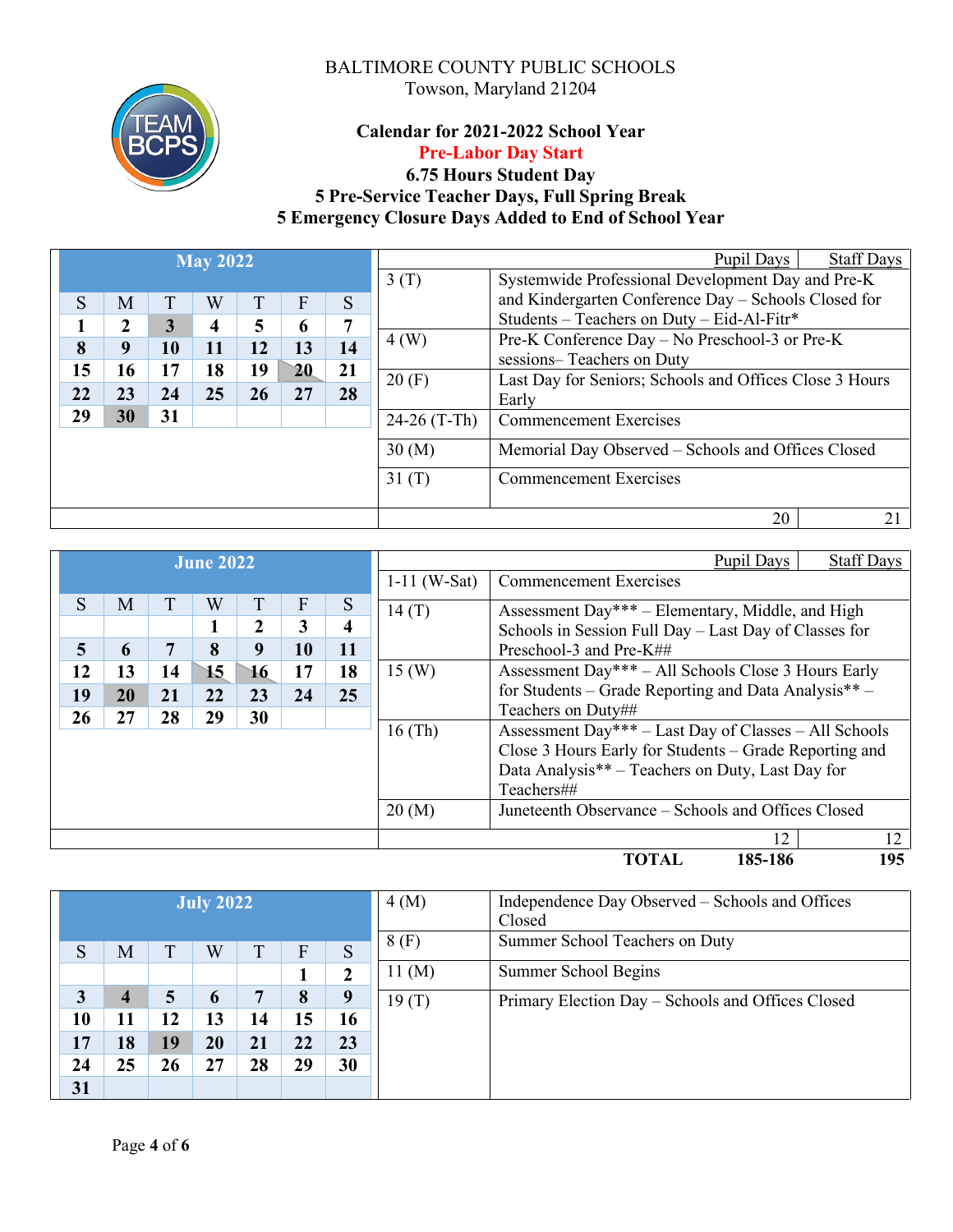

# **Calendar for 2021-2022 School Year Pre-Labor Day Start**

# **6.75 Hours Student Day 5 Pre-Service Teacher Days, Full Spring Break 5 Emergency Closure Days Added to End of School Year**

|                |    |                  | August 2022 |    |    |    | 5(F)<br><b>Summer School Ends</b> |
|----------------|----|------------------|-------------|----|----|----|-----------------------------------|
| S              | M  | T                | W           | T  | F  | S  |                                   |
|                |    | $\boldsymbol{2}$ | 3           | 4  | 5  | 6  |                                   |
| $\overline{ }$ | 8  | 9                | 10          | 11 | 12 | 13 |                                   |
| 14             | 15 | 16               | 17          | 18 | 19 | 20 |                                   |
| 21             | 22 | 23               | 24          | 25 | 26 | 27 |                                   |
| 28             | 29 | 30               | 31          |    |    |    |                                   |

*Key*: gray shaded box  $\lceil \cdot \rceil$ : schools closed for students; half shaded gray box : half day for students

\* Schools open with appropriate exercises OR appropriate exercises to be scheduled on the school day prior.

\*\* GRADE AND DATA RECORDING, DATA ANALYSIS – Principals and teachers will have time for grade and data recording, data analysis/progress assessment.

\*\*\*ASSESSMENT DAY – High schools will have the opportunity to administer traditional final exams or to use alternative assessment procedures.

#### ## **Adjustments to the School Calendar**

As shown, this calendar includes five (5) emergency closure make-up days.

If **no** emergency closure days occur, the school year will end for students on Thursday June 9, 2022, and the Assessment Days, the last day of classes for Preschool-3 and Pre-K, and the last day for teachers will be re-designated accordingly.

Should emergency closures occur, the make-up days will be as follows:

| Emergency Closure #1 | Make-up Day will be Friday, June 10, 2022    |
|----------------------|----------------------------------------------|
| Emergency Closure #2 | Make-up Day will be Monday, June 13, 2022    |
| Emergency Closure #3 | Make-up Day will be Tuesday, June 14, 2022   |
| Emergency Closure #4 | Make-up Day will be Wednesday, June 15, 2022 |
| Emergency Closure #5 | Make-up Day will be Thursday, June 16, 2022  |